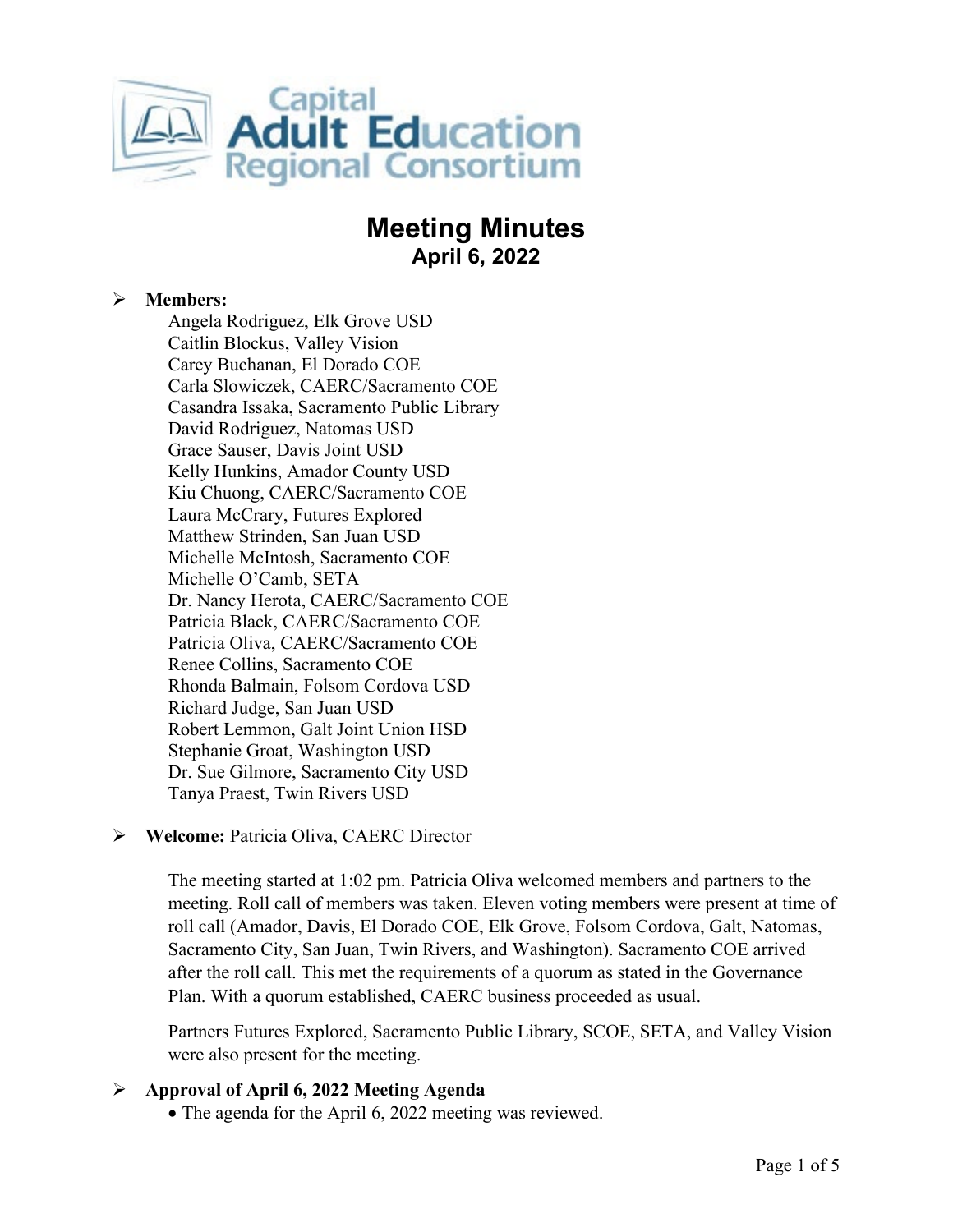• On a motion by Sue Gilmore and seconded by David Rodriguez the April 6, 2022 agenda was approved (12 in favor, 0 against).

# **Approval of March 2, 2022 Meeting Minutes**

- Minutes from the March 2, 2022 Consortium meeting were reviewed.
- On a motion by Sue Gilmore and seconded by Tanya Praest, the March 2, 2022 minutes were approved  $(12 \text{ in favor}, 0 \text{ against}).$
- Approved March 2, 2022 minutes will be posted on the CAERC website at www.caerc.org

# **California Adult Education Program Updates and Deliverables**

- April 30, 2022 Student data due in TOPSPro (Q3)
- May 2,  $2022 CFAD$  for 2022-23 due in NOVA
- June 1,  $2022 20/21$  and  $21/22$  Member expense report due in NOVA (Q3)
- June 20, 2022 CAEP 2022-25 Three-year plan due
- June 30, 2022 20/21 and 21/22 Member expense report certified by consortia in  $NOVA (Q3)$
- June 30, 2022 End of Q4

# **Select Topics**

#### **Consortium Fiscal Administration Declaration (CFAD)**

- The 2022 CFAD and governance documents are connected to the three-year plan. These documents need to be submitted and approved in NOVA by all consortium members by May 2, 2022. The CFAD must be certified by the consortia in order to submit and approve the three-year plan by June 20, 2022.
- As a reminder, members receiving allocations will not receive anything less than they received last year. The minimum for this year is your base amount plus the estimated 5.33% COLA. This will be your total listed on the CFAD for your approval. The 5.33% COLA is based on the governor's preliminary budget and is subject to change if anything happens with the May revise.

#### **Center Adult Education's 2022-23 Funds and CAERC's Unallocated One-Time Funds**

- At the March 11, 2022, Director's Workgroup meeting CAERC members discussed and agreed to reallocate and divide Center Adult Education's 2022-23 funds and the onetime CAERC unallocated funds equally among members.
- Center Adult Education is supposed to receive an allocation until they officially withdraw from the consortium. CAERC was informed by the state that Center AE could come back at any time to reopen their program and ask for their original allocation. As a group it was decided that we would not permanently reallocate or redistribute their allocation. As a workaround, Center's money will not be included in the CFAD and instead must be redistributed with an amendment. As a group it was decided that Center's allocation would be split equally between the members that opted in. Ten members opted in and will receive \$26,323 each. Additionally, CAERC had some unallocated funds and the ten members that opted in will also receive another \$32,967. Once the CFAD has been approved these additional funds will be added to NOVA.

#### **Amador Adult Education**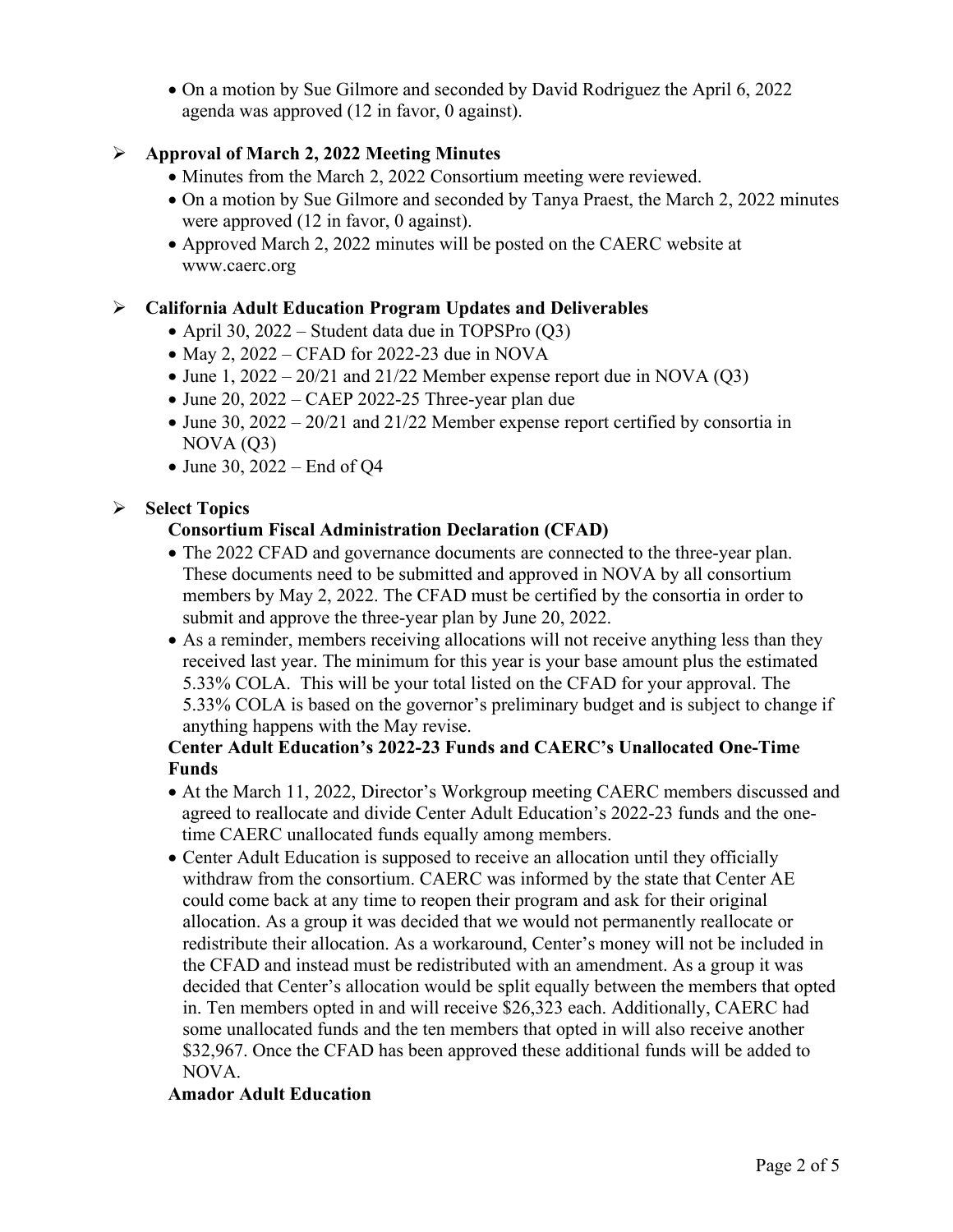- Kelly Hunkins has been working with her district this past year to balance her annual allocation to her program. Amador has decided to reduce their funding to better reflect their program needs. Kelly and her district feel it's important to put the money where its most needed. No decisions have been made within CAERC as to how this money will be redistributed. Conversations regarding this will take place at future meetings.
- Angela Rodriguez appreciates what Amador is doing and wants to know what data Kelly used to figure out how much they need vs. how much to give back. Kelly used the data from NOVA for the last 3 years on hours, funding, and number of participants, plus her hard costs, as a starting point to talk about the data. In January they got a brand-new financial system which they are still learning and is the reason it will take them a little bit of time to figure out their exact numbers. Her district was very open to hearing all this information to figure out what is best for them.
- Kiu Chuong thanked Kelly for all her hard work in putting this together. She reiterated the Amador reduction will not be reflected on our current CFAD due May 2, 2022, as members are set to approve their allocations. We will include Amador's reduction in next year's CFAD. This will be discussed more during the coming months.

#### **Updates from Members and Partners**

- Twin Rivers has about 1100 students right now and they just held interviews for their academic and career advisor position. They had lots of good candidates and it was a difficult choice. They do still have a couple postings for teachers. Their office manager is retiring, and that position was just posted as well.
- Washington is looking into increasing their technology to make sure students have access to it when they come in. They would also like to purchase smartboards for their classrooms to help with student engagement. They are continuing to do outreach and are considering offering summer programs to try and increase their enrollment.
- San Juan is planning to host summer school again this year with the goal of having more in-person classes. They will have their Creekside location through December 2022 and their new location will possibly be on Encina High School's campus.
- Sacramento City's strike is over. Their enrollment went down considerably during the strike due to all school's being closed. They are currently gearing back up and getting ready for the rest of the year.
- Natomas is expanding their summer school offerings. It's still 2 years out but the district is currently planning a cosmetology program.
- Galt's culinary arts chef has been offering themed classes that last 4-5 weeks. They just wrapped up a cake decorating class. They've received great feedback from the community and have seen success in offering themed classes vs. a regular culinary program.
- Folsom-Cordova is extending their school year to the second week of June. They are looking for high school diploma, high school equivalency, ESL, and math teachers. In the fall they will be offering the Career Choices and Changes class that CAERC piloted in 2020-21, but they are changing the name of it to Career and Life Planning and modified the curriculum to be more accelerated. They are also expanding their transition services.
- Elk Grove is winding down their school year. Angela Rodriguez started her position in August, and she's spent most of the school year building her staff due to so many changes. They have had to open and close class registrations due to classes filling up. While they have added several new teachers, they do still have openings for a few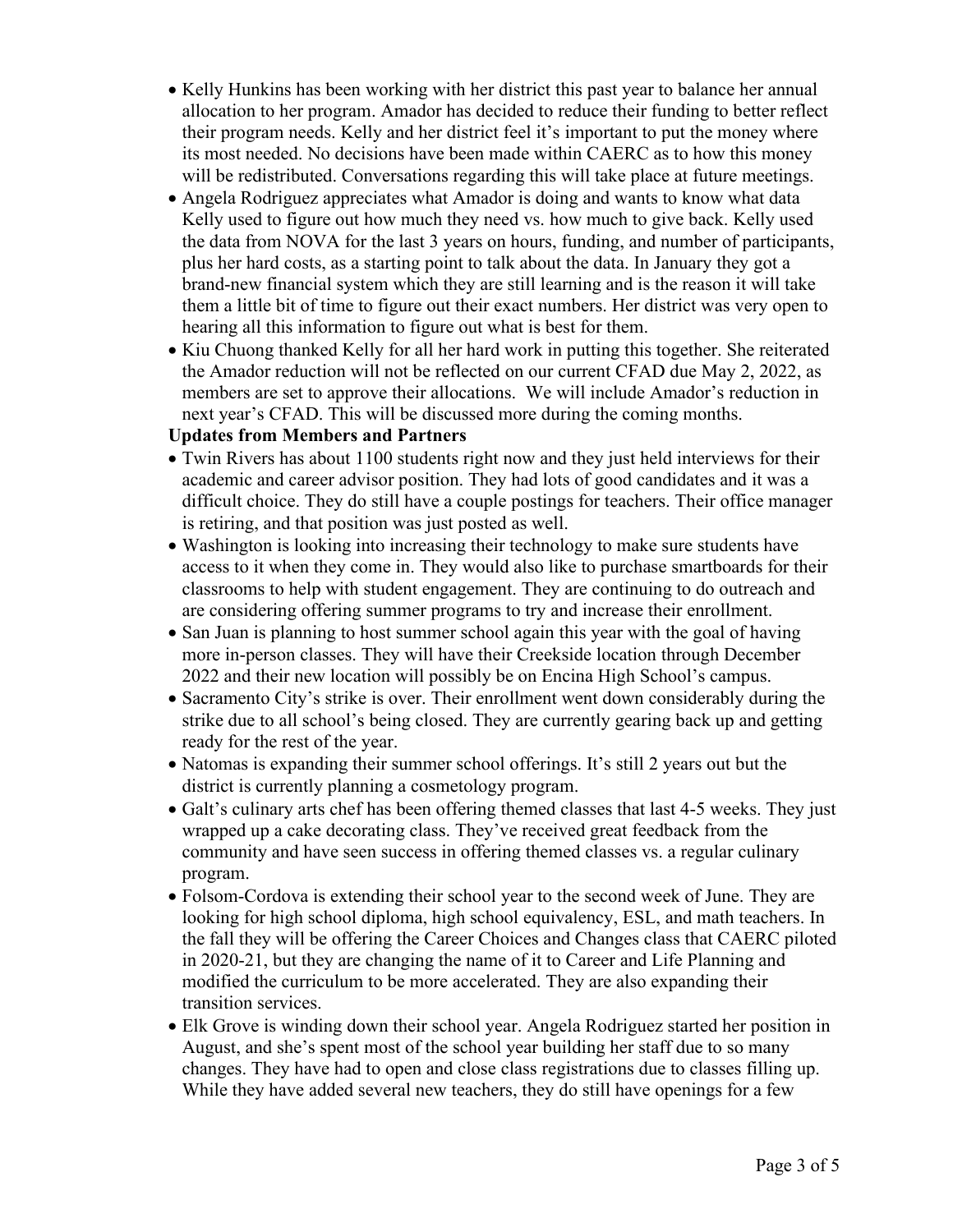more. They are currently working on schedules for next year, including adding more night classes, and are hoping to add more CTE classes.

- El Dorado COE started a future fire academy program and had their first graduating class of cadets a few weekends ago. Every graduate was hired by the Mosquito Creek Fire Department. The fire department sent over 5 more people to go through the program that started yesterday. Their first attempt at offering ESL classes ends next month and the feedback has been wonderful. They look forward to starting it up again in July. They are hoping to offer a para-professional class in the future and are currently looking into applying for WIOA funding.
- Davis had their first graduate of the year, and he went off to the military. They've had a large response for high school diploma classes this year. They are finally fully staffed in their office which has been great. They are still waiting to receive the green light from the facility that hosts their CNA program so they can start back up. Three of their staff submitted proposals to present at CCAE and all three were accepted. The ESL program is still garnering a lot of interest and unfortunately, they can't accommodate everyone's schedules, so they are trying to figure out creative solutions for next year.
- Amador finished their first bus driver class and the 4 graduating students are already employed. Another bus driver class will run from June 6-17, 2022 and will focus on the classroom portion of program. A previous HVAC teacher reached out to Kelly regarding starting up an HVAC class and they are currently exploring their options. Amador currently has 6 graduates with more set to graduate soon.
- Michelle O'Camb shared that the job centers are open to the public. Foot traffic seems to be picking up after the last couple of years. They have several discretionary grants that are in play right now. Sacramento has resettled around 2,500 Afghan refugees that have arrived from July 1, 2021, until today. Overall, California has resettled about 11,000 refugees with about 8,500 of them coming from Afghanistan. They've received a lot of questions regarding Ukrainian refugees and many of them will be going through formal resettlement. It will be sometime before they come to the United States as refugees. If anyone has any questions, please reach out to Michelle.
- Casandra Issaka shared that the public meeting rooms at the Sacramento Public Library will be opened back up around June 1, 2022. Sometime between mid-May and June their tutoring pairs will be able to start meeting in person again. They've seen a slow down with their career online high school diploma program and they have plenty of scholarship spots available if anyone knows someone that would benefit.
- Patricia Oliva shared that David French from Center reached out to CAERC letting us know that they have curriculum available that they would like to share with members. CAERC staff will be picking up and inventorying items. Once we have these items, we will let the members know what resources are available.
- Patricia Oliva also shared that the U.S. Department of Education is doing a 2-year study on connecting adults to success. The study is to identify if training transition navigators increases the possibility of students transitioning into the workforce. They are looking for WIOA schools to give their feedback.
- CAEP TAP is working with High Road Alliance, and they are performing a survey on dual enrollment. There is an appointment set for Patricia Oliva and Carla Slowiczek to attend an interview within the next week. If anyone has any specific questions or comments, please let Carla or Patricia know.
- Members should have received an e-mail from the California Regional Education to Workforce Dashboard. This is WestEd. WestEd is updating this dashboard and the